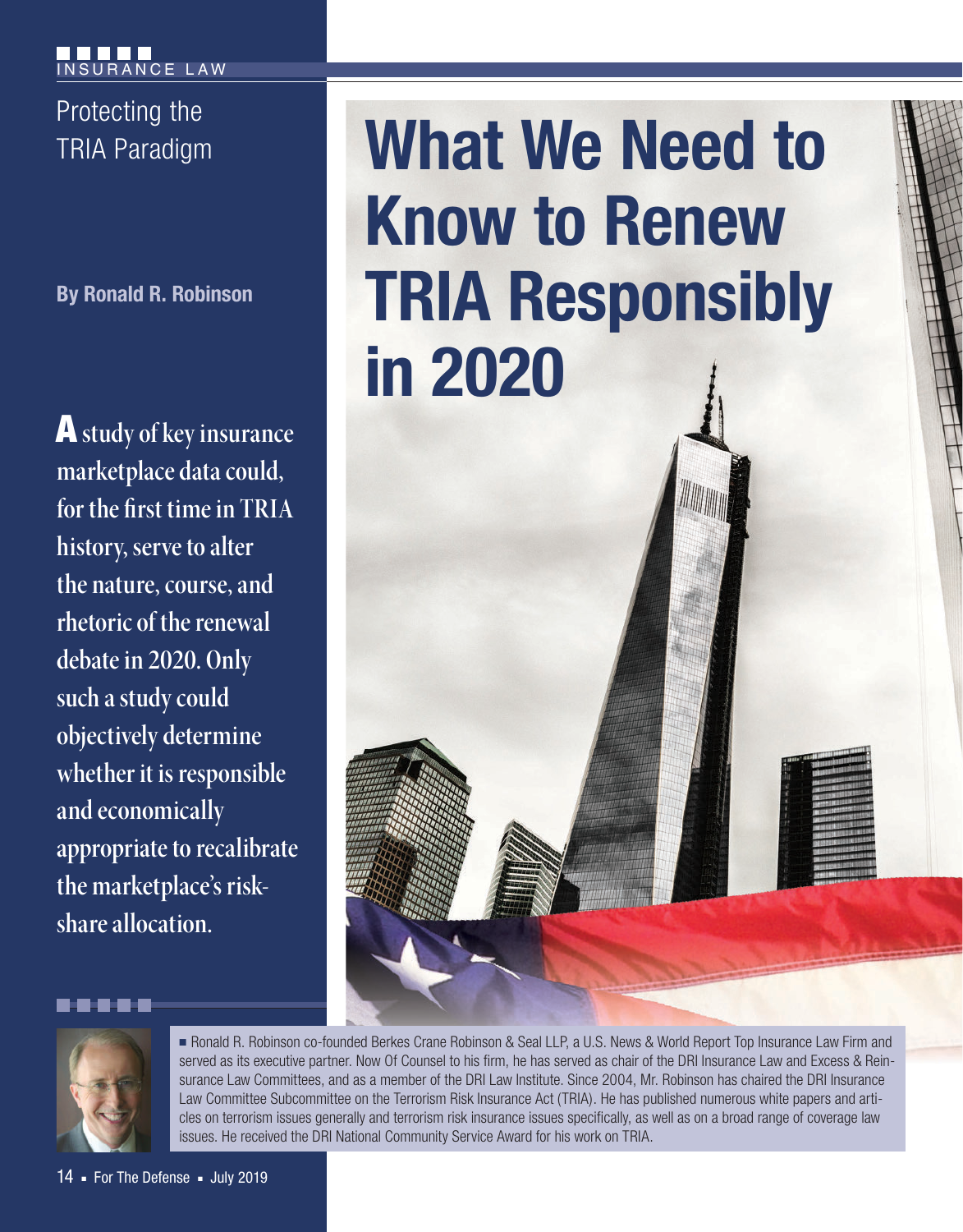

# Conventional wisdom asserts that it is premature in 2019 to ask Congress, the Treasury Department, and the other relevant stakeholders to begin thinking about reauthorization of the federal Terrorism Risk Insurance Act

(TRIA or the "act"), which is set to expire on December 31, 2020. For all the reasons discussed in this article, this view may be conventional, but it is not necessarily wise.

There are only four approaches to the transfer of terrorism risk: (1) 100 percent government-funded programs, paid for by taxes; (2) 100 percent insurancefunded programs, paid for by premiums, investments, and policy surpluses; (3) a partnership of government and private insurance market resources that allocates shares of the risk to each partner in some rational and objectively supported proportion; and (4) charity-funded programs paid for by donations, which can also operate side-by-side with any of the three preceding approaches. TRIA is based on the third approach.

The first TRIA bill was enacted in 2002 to cover property and casualty losses caused by terrorist attacks in "target cities" and on "Main Street" America. The act created a partnership to share the risk-of-loss (referred to here as the "TRIA paradigm"), comprised of the federal government and the private insurance marketplace. The TRIA paradigm required insurers to make TRIA coverage available to purchasers on the same terms and conditions as their other property and casualty policies. This provision is often referred to as the "make available" requirement.

TRIA 2002 has been amended three times: (1) the Terrorism Risk Insurance Extension Act of 2005 (TRIEA 2005); (2) the Terrorism Risk Insurance Program Reauthorization Act of 2007 (TRIPRA

2007); and (3) the Terrorism Risk Insurance Program Reauthorization Act of 2015 (TRIPRA 2015), which is set to expire on December 31, 2020. Each new iteration of the TRIA paradigm has exponentially increased the private insurance marketplace's partnership share of risk of loss, while equivalently decreasing the government's partnership share of the risk of loss. There is little doubt that in 2020 there will be a demand for yet another steep increase in the marketplace's partnership share, with a corollary decrease in the government's partnership share of the risk

However, to date, TRIA's ever-increasing risk-share allocation to the private insurance marketplace has been based on gross assessments of total marketplace policy surpluses and loss capacities. This approach ignores the fact that, in the event of a catastrophic terrorist attack, the marketplace's partnership share of the loss will not be borne equally by all insurers, but will be paid solely by carriers whose policies are triggered by that attack. More importantly, the private insurance marketplace is not a unitary monolith; rather, it is comprised of layers and layers of millions and millions of primary, umbrella, and excess policies, issued each year by private small and medium regional, and some national, insurance companies, as well as large, international insurance companies. From these disparate marketplace segments, those policies randomly triggered by a terrorist attack alone, and no others, will be called on to cover the loss under the TRIA paradigm.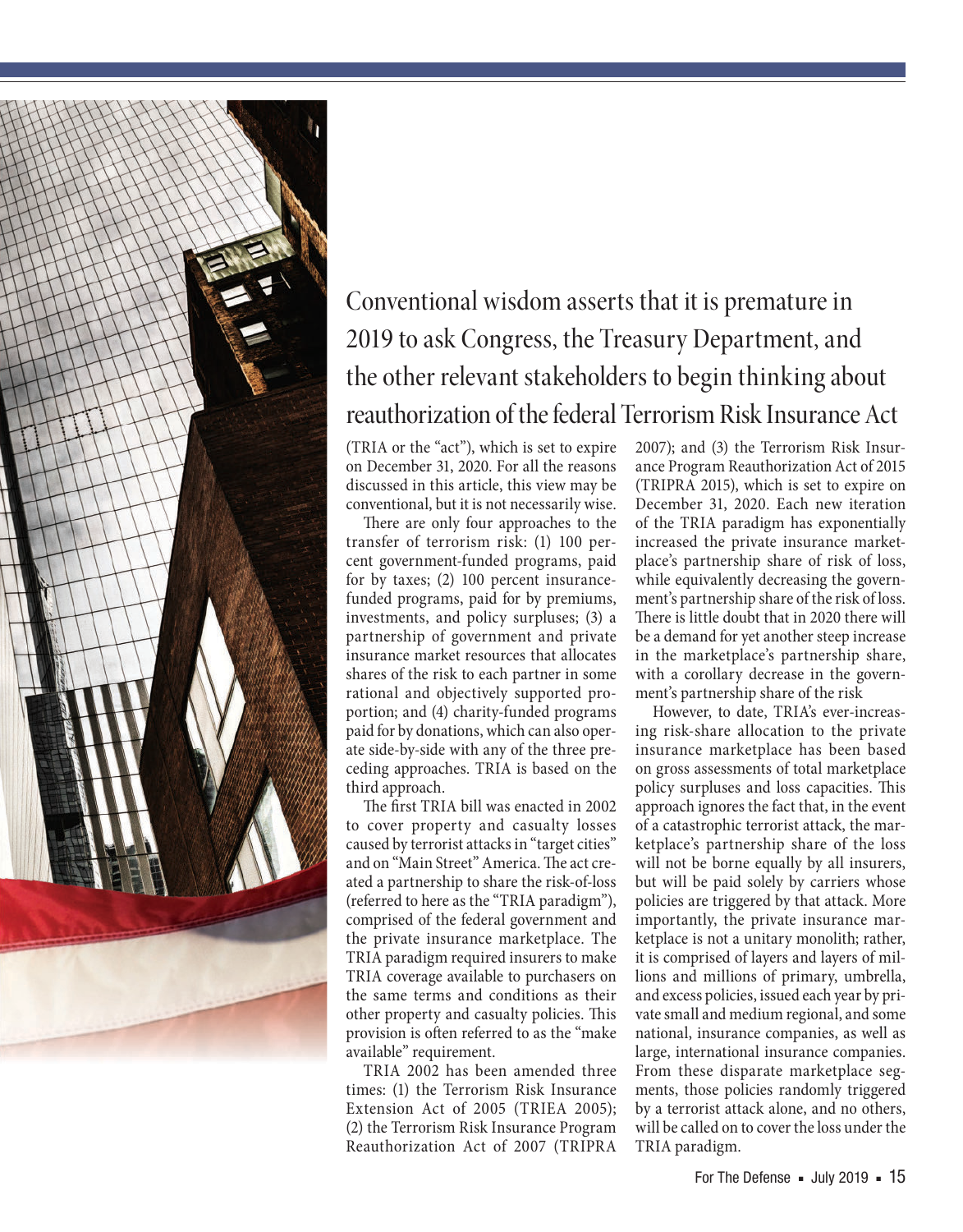To date, data about the policy surpluses or loss capacities of the private insurance marketplace, segment by segment, has not been available to the drafters of any of TRIA's iterations. Yet the marketplace's partnership share of the risk has been exponentially increased three times. Insurers whose policies are triggered will have access only to their own and their

..... **By 2020,** the government's TRIA loss participation trigger amount will be a \$200 million certified terrorist event, a 3,900 percent increase from 2002.

reinsurers' policy surpluses or loss capacities to pay the claims. No one can say—in the absence of objective, private insurance marketplace segment, policy surplus or loss capacity data—that the TRIA paradigm will not put the solvency of small and medium regional and some national insurers at risk.

To renew TRIA responsibly, all stakeholders need to know the policy surpluses and loss capacities of the insurers in each marketplace segment. In turn, the private insurance marketplace's partnership share of risk of the loss cannot continue to be based on the current monolithic approach, which does not allocate risk share for each marketplace segment responsibly. This marketplace segment-driven allocation ought to be based on objective data, gathered by a sound terrorism risk assessment study that accurately evaluates the loss capacity of each marketplace segment.

This article considers (1) how to create a segmented, terrorism risk, private insurance marketplace capacity study that Congress, the Treasury Department, and all other relevant stakeholders will accept as reliable; (2) who could create such a study; and (3) how the study could positively affect the nature, course, and rhetoric of the coming TRIA renewal debate, which will

take place in a politically super-charged, partisan climate, due to the presidential election that will unfold in 2020.

## **Each Time TRIA Has Been Renewed, the Marketplace's Risk-Share Allocation Has Increased Exponentially**

TRIA policies cover foreign, and since 2008, domestic acts of terrorism in the United States and abroad at specified U.S. venues and for certain U.S. interests. The TRIA paradigm defines a covered loss as "any act of terrorism, or a violent act dangerous to life, property or infrastructure, committed by individual(s) as part of an effort to coerce the civilian population of the United States, or to influence the policy or affect the conduct of the United States Government by coercion." From 2002 to 2015, TRIA required the Secretary of the Treasury, the Secretary of State, and the Attorney General to certify jointly that a loss event was, in fact, caused by a terrorist act as defined by TRIA. TRIPRA 2015 replaced the Secretary of State with the Secretary of Homeland Security as a certifier of terrorist acts.

Since TRIA 2002, to qualify as a certified event, a given loss must exceed \$5 million in the aggregate. That threshold remains unchanged today. However, the rise in the marketplace's risk-share allocation since 2002 is dramatic. The following components of the TRIA paradigm demonstrate the exponential increase in the marketplace's partnership share of the risk.

**Individual Insurer Deductible:** Under TRIA 2002, before an individual certi fied event was eligible for any claim payments by the government, each insurer whose policy was triggered by that loss was required to pay a "deductible" to cover that loss initially in an amount equivalent to 7 percent of its direct, earned premium in the previous year. By the close of 2020, the individual insurer deductible will have nearly tripled to 20 percent of the direct, earned premium from the previous year.

**Government Participation Trigger Amount:** Under TRIA 2002, the government's obligation to make any claim payment was not triggered until the total certified event loss paid by all insurers was \$5 million or more. This industrywide, aggregated-loss payment is in addition to

the individual insurer deductible. By 2020, the government's TRIA loss participation trigger amount will be a \$200 million certi fied terrorist event, a 3,900 percent increase from 2002.

**Insurer Co-Payment:** Under TRIA 2002, a triggered insurer was required to pay a maximum of 10 percent of a certified event loss *above* the government participation trigger amount. By 2020, this insurer co-payment will be 20 percent, double the original payment required in TRIA 2002.

**Marketplace Aggregate Loss Retention:**  The aggregate loss per year for all certified events, under all iterations of TRIA, is \$100 billion. Under TRIA 2002, the private insurance marketplace as an aggregate was required to cover up to \$10 billion of an aggregated loss. By 2020, the marketplace aggregate loss retention will be \$37.5 billion, a 275 percent increase from 2002.

# **Marketplace Risk-Share Allocations Must Be Data Driven**

The one-size-fits-all, monolithic, private insurance marketplace partnership share of the loss approach has been the norm since TRIA 2002. However, the allocation has never been supported by objective, empirically neutral, data-based underwriting principles, or founded on the actual policy surpluses or loss capacities that are available in the various marketplace segments to pay certified event losses. Until the marketplace's partnership share of the risk is based on objective marketplace segment data, compiled in a study as is proposed here, the risk of insolvencies after a catastrophic terrorist event cannot be ruled out.

A study would responsibly demonstrate the economically appropriate levels to be mandated by the act for (1) the individual insurer deductible, (2) the government participation trigger amount, and (3) an insurer co-payment for each marketplace segment. This determination would also inform whether it is responsible to raise the current \$37.5 billion 2020 marketplace aggregate loss retention in 2020, or if that amount should be lowered to reflect a more responsible and economically appropriate burden in 2020, *i.e.*, one based on the sum of the actual policy surpluses or loss capacities of all the marketplace segments combined.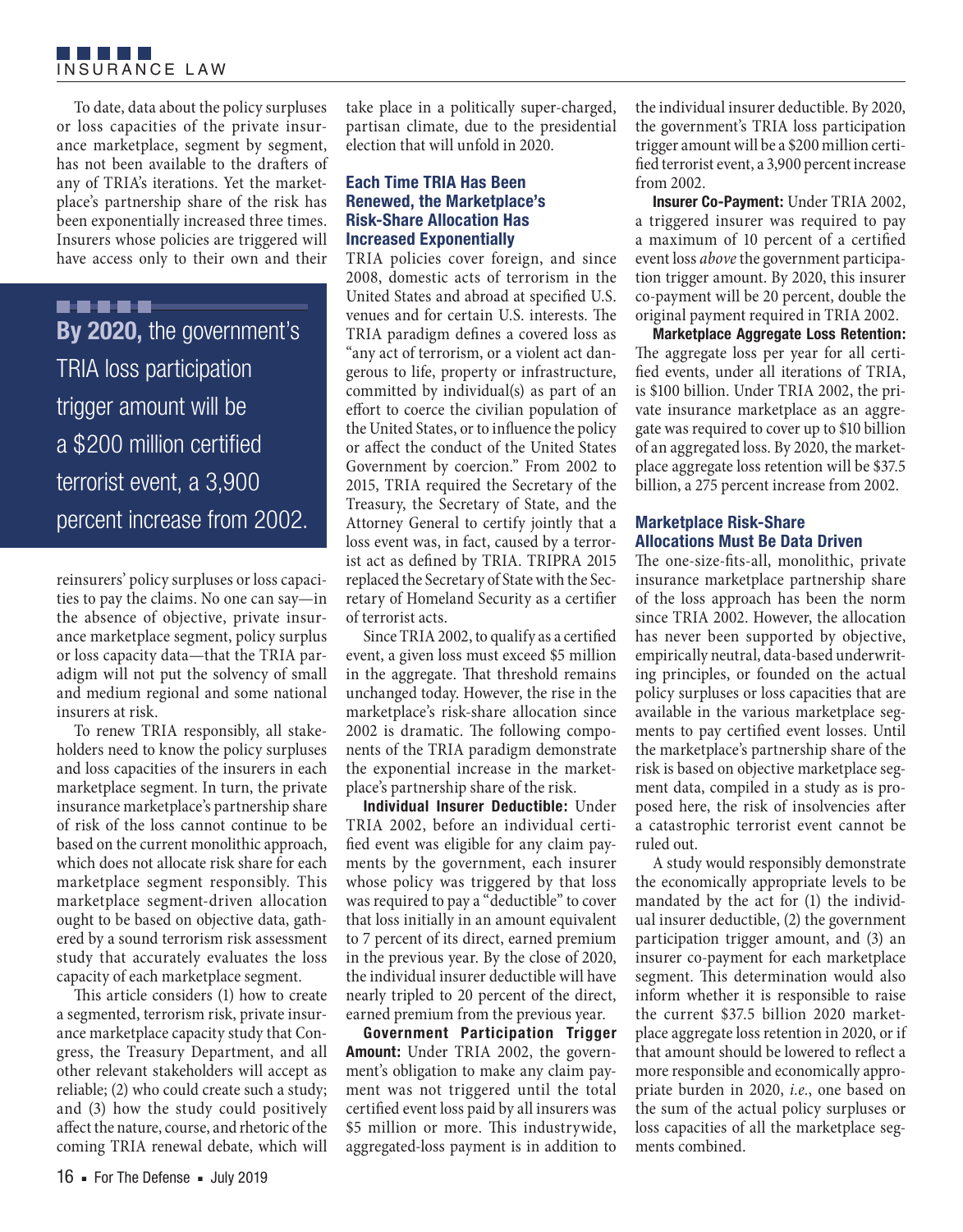#### **To Date, Debates Over Political Doctrine, Not Objective Data, Have Driven TRIA Marketplace Risk-Share Allocations**

Immediately after the September 11, 2001, attacks, some called on the United States Congress to transfer 100 percent of the risk of future terrorism losses to the federal government. Their position relied on the political doctrine that mandates that the government assume the entire risk of a loss capable of crippling the financial stability of some sectors of the U.S. economy. Without objective data to support their position, some argued that the private insurance marketplace's loss capacity was insufficient to cover any part of the terrorism risk, relying on an assumption that terrorism losses cannot be underwritten at any level of risk of loss. Thus, some concluded that protection from terrorist acts ought to be part of America's domestic and foreign political policy.

Others called on the private insurance marketplace to accept 100 percent of the risk of future terrorism losses. Their position relied on the political doctrine that the government must never preempt the marketplace to assume the risk of a terrorist act, even if the risk could cripple the financial stability of some sectors of the U.S. economy. Without objective data to define the accuracy or consequences of their position, they asserted that the marketplace's loss capacity was suf ficient to cover the entire risk of loss.

The rhetoric accompanying congressional debates that touch on any core differences in political doctrine has become increasingly acrimonious since 9/11. Not surprisingly, debate over TRIA 2002 was not grounded in objective data that would answer the relevant underwriting question: Did the various private insurance marketplace segments have the financial capacity to accept their economically appropriate share of this catastrophic risk responsibly? The marketplace's partnership share of the risk in TRIA 2002 was determined by compromises rooted in the politics of the "proper roles" of the federal government and of private insurance in a democracy, and not objective marketplace loss capacity data.

Even more heated political rhetoric about "proper roles" drove the 2005 and 2007 renewal decision-making process. The 2015 renewal process, which started in early 2014,

an election year, was the most contentious yet. There was a serious attempt by some in the House Financial Services Committee not to renew the act, end the government's participation in the act, and transfer all terrorism risk to the private insurance marketplace. As alternatives, some threatened to again drastically increase the marketplace's partnership share of the risk, or to remove the mandatory "make available" requirement. The latter option would effectively end government participation, because any insurance company, especially the small and medium regional carriers and the national carriers, would simply, and quite probably, drop out of the TRIA paradigm.

The Senate Banking Committee debate was not devoid of "proper roles" rhetoric, either. However, unlike the House Financial Services Committee, it was more concerned with strengthening the TRIA paradigm than eliminating it in whole or in part. Nevertheless, the acrimonious 2014 political debate in the House eventually influenced the Senate, and a final enacting vote was blocked. Consequently, TRIA, in fact ended on December 31, 2014, its final renewal date. This resulted in a lapse of the TRIA paradigm, and it took the new Congress twelve days to get a joint bill passed to renew it on January 12, 2015.

Past is often prologue. Unless there is a sea change during the 2020 renewal debate, the reauthorization process will, for the fourth time, devolve into another "proper roles" debate. More unfortunately, this debate will take place during a presidential election cycle. It is quite likely, therefore, that doctrinal rhetoric will be more exacerbated than ever before because of the need for one's candidate and/or party to gain support in the election.

A study would provide the needed sea change that would make it possible for Congress to set a renewal course based on objective data and then simply circumnavigate the "proper roles" debates. Without such a study, the 2014 attack on TRIA's existence would be back on the table and would probably be a more toxic topic than ever before. Therefore, a study is imperative for a second reason: it would positively temper the nature, course, and rhetoric of the TRIA renewal debate in what can now be reasonably expected to be the politically super-charged, partisan climate of the 2020 presidential election.

## **General and Publicly Available Marketplace Data Collection Efforts, Mandated by TRIPRA 2015, Have Value, but Are Not a Substitute for the Study Proposed Here**

Specific terrorism risk insurance capacity data has been collected by private parties over the past seventeen years. The nature of these data collection initiatives has created

<u>. . . . . .</u> **The marketplace's**  partnership share of the risk in TRIA 2002 was determined by compromises rooted in the politics of the "proper roles" of the federal government and of private insurance in a democracy and not objective marketplace loss capacity data.

company-centric, terrorism risk insurance capacity studies for proprietary use. By definition, these proprietary, terrorism risk insurance capacity studies deal with the segment of the marketplace to which the client or company belongs. Unfortunately, too many small and medium regional insurers, and even some national insurers, do not have the financial ability to create or purchase such a proprietary study. In any case, these data have not been broadly or publicly available to stakeholders in the three TRIA renewal debates to date.

There are now, however, a few public sources of useful, but generalized, marketplace terrorism risk capacity data. TRIPRA 2015 required the Treasury Department to collect certain marketplace data in 2016 and 2017. The Treasury Department has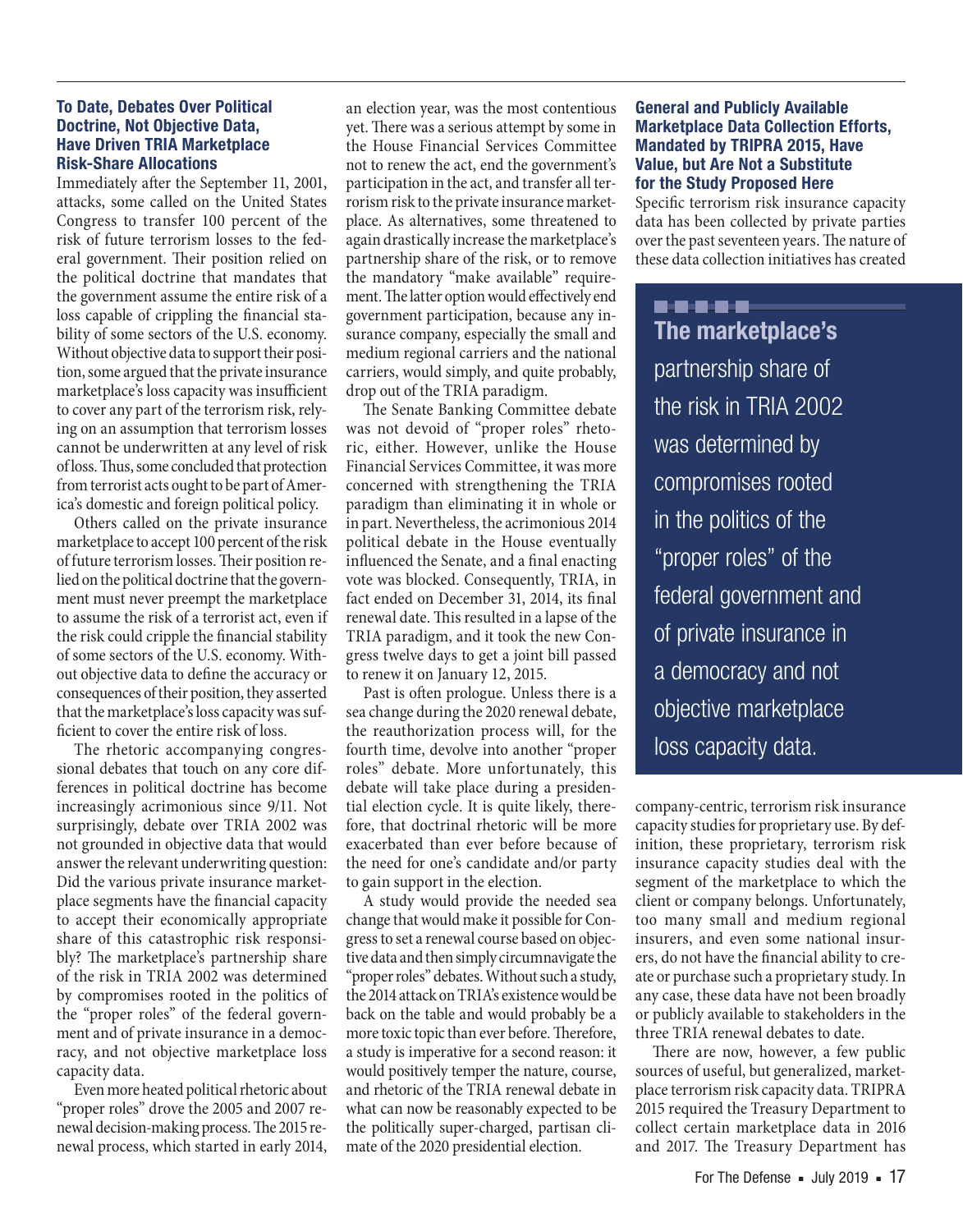

continued to collect the data to the present. That information will be available to the stakeholders for the 2020 TRIA renewal debate. The National Association of Insurance Commissioners (NAIC) engaged in separate data collection exercises in 2016 and 2017. In 2018, the Treasury Department and the NAIC partnered to develop a consolidated collection approach to the

# -----

**This study** would provide all stakeholders with a public and objective basis on which to debate and recalibrate all four component parts of the marketplace's partnership share of risk: the individual insurer deductible, government participation trigger amount, insurer co-payment, and marketplace aggregate loss retention.

data collection required by TRIPRA 2015. These initiatives are public and provide general data, but they do not provide the data needed for the study proposed here.

The data collection mandated by TRIPRA 2015, on which the Treasury Department and the NAIC are collaborating, requires "data calls," which typically collect the following information: (1) policy surplus; (2) the policies actually issued for all TRIPRA 2015 approved insurance lines; (3) direct earned premium, sorted by specified regions of the country; and (4) the amount of stand-alone terrorism insurance being issued nationwide (coverage not imbedded in a general property or casualty policy). There are separate "data calls" for direct earned premium for (1) stand-alone "cyber risk" casualty policies; and (2) for "cyber risk" casualty coverage sections or grants incorporated into a standard commercial general liability policy.

The "data calls" also request that carriers assess the potential for terrorist act claims by region of the country and identify the policies at risk by standardized insurance policy identification codes (*i.e.*, the type of coverage risk, *e.g.*, utilities, construction, agriculture, arts, and entertainment). Carriers also collect similar information concerning the reinsurance market. These data are a part of what the study proposed here must collect and assess.

Interestingly, TRIPRA 2015 requires the Treasury Department identify competitive challenges that small insurers face in the national and international insurance industry. For calendar year 2018, the Treasury Department developed relevant data collection templates, organized by the nature and size of an insurer's operations, to satisfy this requirement. The instructions require separate reporting for small companies, captives, and alien companies, but ignore the medium company market segment. This approach does not reflect the economic realities of the marketplace. The Treasury Department is also conducting a separate, annual study of small insurer competitiveness in the market and is issuing annual reports of its findings. TRIPRA 2015 does not, however, require collection of data for medium-sized regional and national carriers.

The Government Accountability Office (GAO) is required under TRIPRA 2015 to conduct a study of the \$200 million government participation trigger amount. The GAO study will assess the possible effects of instituting the following measures: (1) premiums under the next iteration of the TRIA paradigm, to be paid by insurers to participate in the program; and (2) requiring insurers to carry capital reserve funds for terrorism losses, just as they would in a normal reinsurance situation. Again, while clearly relevant to, and part of, the study proposed in this article, the GAO report by itself is neither the focus of, nor the endpoint for, such a study.

While all the different data collection efforts above are clearly relevant to the study proposed in this article, they do not provide a full, segment-by-segment marketplace analysis. They are, however, a good starting point from which to begin designing and constructing the study. Such a study would permit applying differing individual insurer deductibles, government participation trigger amounts, insurer co-payments, and marketplace aggregate loss retentions to each marketplace segment. This study would provide all stakeholders with a public and objective basis on which to debate and recalibrate all four component parts of the marketplace's partnership share of risk: the individual insurer deductible, government participation trigger amount, insurer co-payment, and marketplace aggregate loss retention.

#### **A Proposed Author for a Segmented Terrorism Risk Insurance Marketplace Capacity Study**

The Dodd-Frank Wall Street Reform and Consumer Protection Act (Dodd-Frank Act) created the Federal Insurance Office (FIO), a new administrative office in the Treasury Department. The FIO's authority extends to all lines of insurance, except health insurance, long-term care insurance (except that which is included with life or annuity insurance components), and crop insurance. Part of the FIO portfolio is the administration of the current and future iterations of the TRIA paradigm, including the following:

- monitoring all aspects of the insurance industry, including identifying issues or gaps in the regulation of insurers that could contribute to a systemic crisis in the insurance industry or the U.S. financial system; and
- assisting the Secretary of the Treasury in administering the various iterations of the Terrorism Risk Insurance Program, including providing guidance to address, on an interim basis, certain aspects relating to the implementation of the program.

The FIO charter also specifically mandates that it do the following:

• monitor an important aspect of the insurance industry's role in the TRIA partnership, *i.e.*, the private insurance